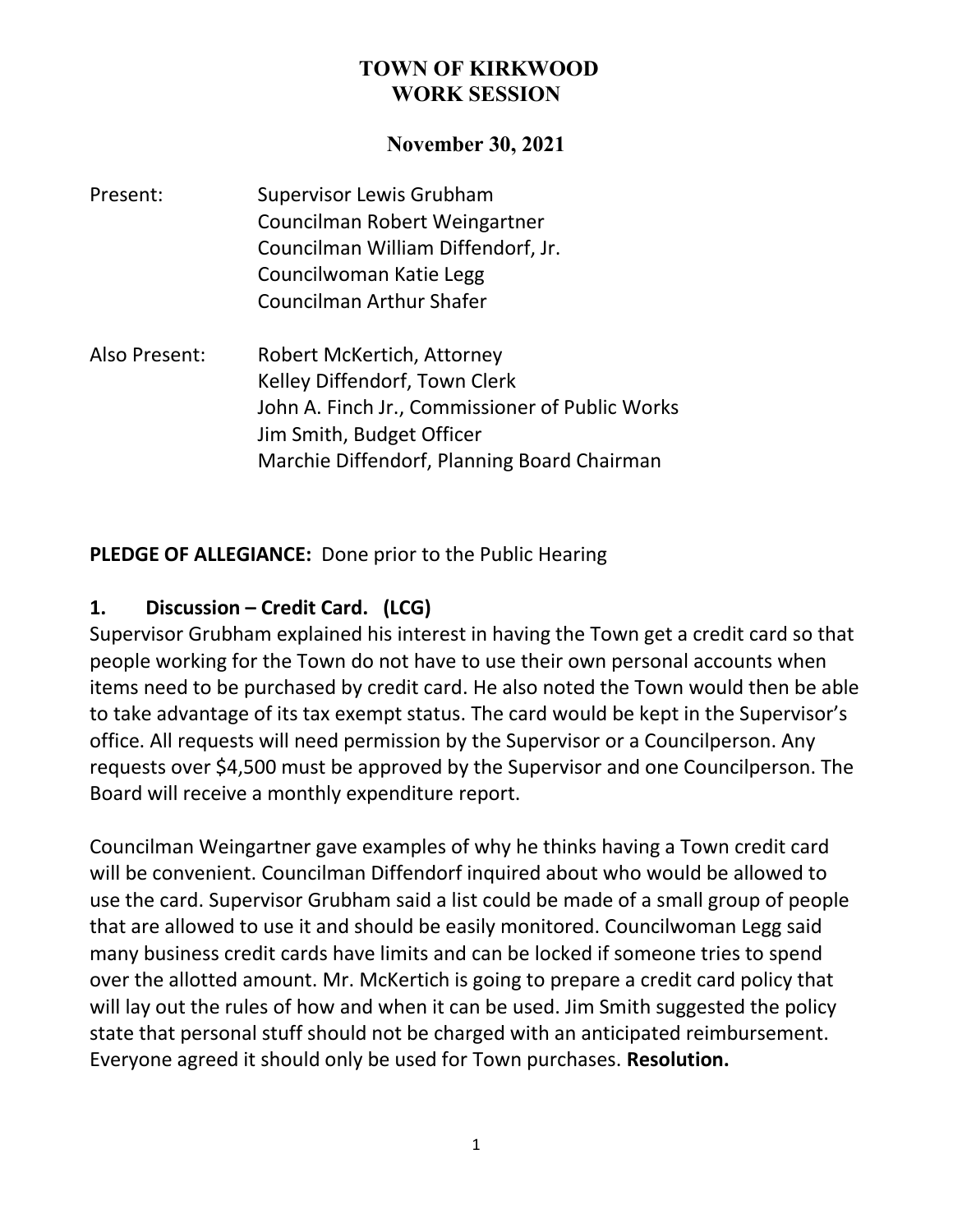# **November 30, 2021**

**2. Discussion – Proposed Local Law – No Smoking on Town Properties. (LCG)** Supervisor Grubham discussed the proposed local law regarding no smoking on any town property. Mr. McKertich wrote up the local law guidelines (see attached) and many of the points listed were discussed. The Board agreed to remove section 5b that states smoking is prohibited within 50 feet of entrances, exits, or windows. Just keep it to Town property, which includes the Post Office. Signs will be posted in the parks and around Town buildings.

Councilman Diffendorf explained that he was not for banning smoking in the parks in the past. But with the State pushing the new cannabis law we don't want our parks to become central place for smoking. It is hard to keep under control without having a local police department on patrol. Councilman Diffendorf said he will support the no smoking local law because of the new cannabis laws. **Resolution.**

A public hearing will be held at the December 28, 2021 work session.

# **3. Discussion – New Hire in Code Department. (LCG)**

Supervisor Grubham informed everyone that the Town hired a new person for the Code department. It was advertised and four people were interviewed. **Resolution.**

# **4. Discussion – Sexual Harassment Training. (LCG)**

There was a long discussion on what program/presentation should be used to handle training on sexual harassment, workplace violence, and blood borne pathogens.

Councilman Weingartner had looked into a Learning Management System through Selective, our insurance company. This program costs \$750 and includes many different training options and is completed by each employee individually on a computer. Councilman Weingartner would send the appropriate training classes to each employee and it can be completed as they have time. Councilman Weingartner will find out if the \$750 is a onetime cost or annual fee.

Councilman Diffendorf had discussions with PERMA, our workers compensation company. This program had no cost to the Town and is believed to be similar to the one through Selective and can be completed on an individual basis as well. Councilman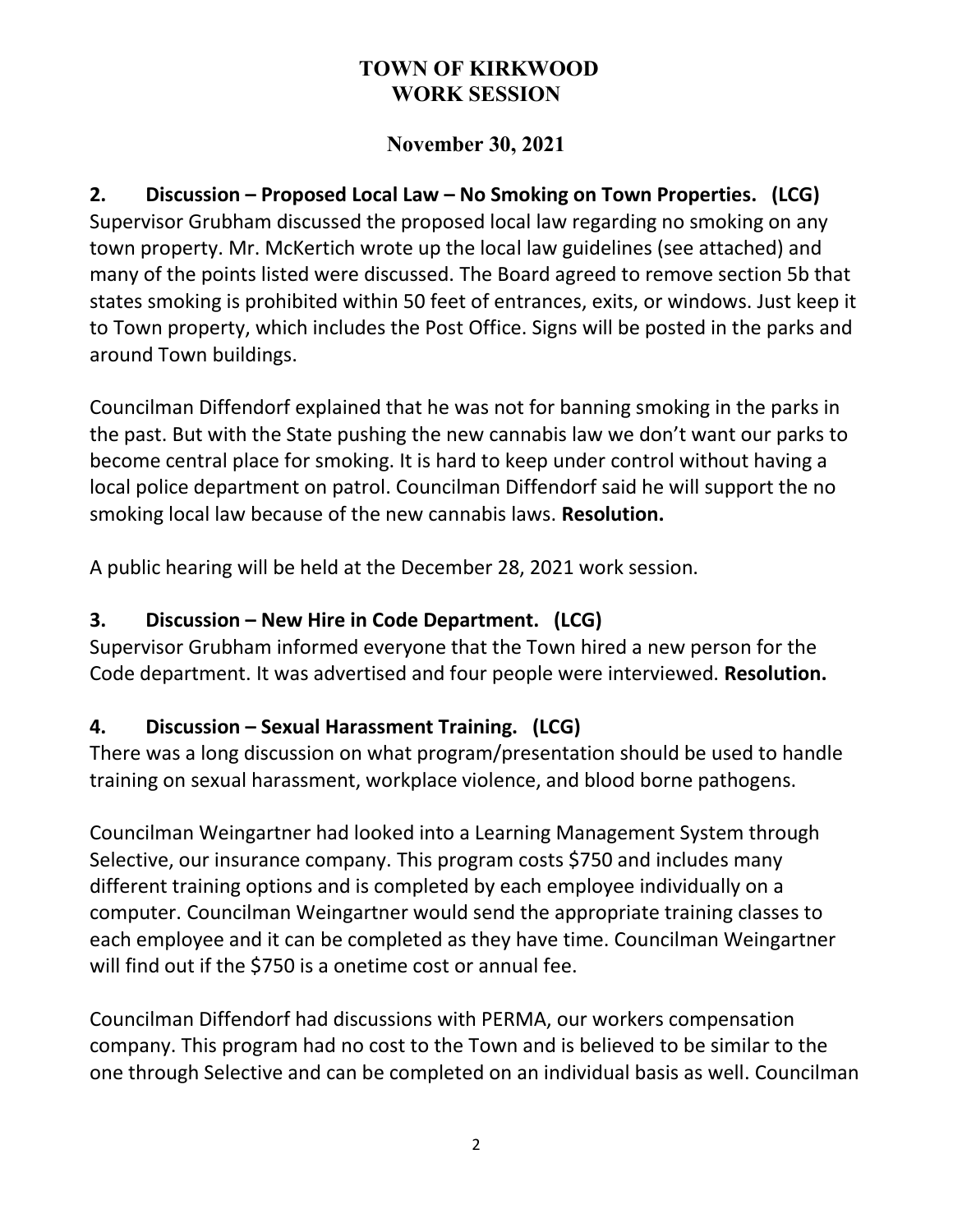# **November 30, 2021**

Diffendorf said he is fine with either program as long as all the training classes can be completed.

Councilman Diffendorf and John Finch inquired how employees will complete the classes if they don't have access to email or phones. John Finch also asked about having a group setting so his department can complete the training all at once. Councilman Weingartner said it does not work that way and it has to be done individually. Each employee will need to get an individual email account and then complete the training class on a Town computer if they don't have access to do it any other way. Once each employee finishes the class a report verifying the information is sent to the administrator, which will be Councilman Weingartner.

Councilwoman Legg said it is very simple to set up a gmail account for each employee to use for these situations. The program is easy to follow and not as difficult as it sounds. Supervisor Grubham said it will be talked about again next week after a few more questions have been answered.

# **5. Discussion – Increase – Sewer Rents Local Law – Schedule a Public Hearing. (LCG)**

# **In the District - \$7.25 to \$7.56 Outside the District - \$8.45 to \$8.95 Absence of Meter - \$133.00 to \$153.00**

Supervisor Grubham referred to handouts related to the proposed 2022 Water & Sewer budgets and asked if there were any particular questions. He asked Jim Smith to comment on the proposed changes.

Jim Smith pointed out that Supervisor Grubham was correct about the Binghamton-Johnson City Joint Sewage Treatment cost for 2022 as included in the material as being essentially an "educated guess". There was no provisional rate provided by BJCJSTP for 2022 nor any unofficial estimate from any staff. There was indication that reported flows expected to be impacted by change in attendance patterns at Binghamton University due to COVID-19 disruption. The message was basically that as the various municipalities share the cost burden for treatment, reductions of flow from one or more jurisdictions can alter the fractional calculations which causes a ripple of higher costs to other users in the system.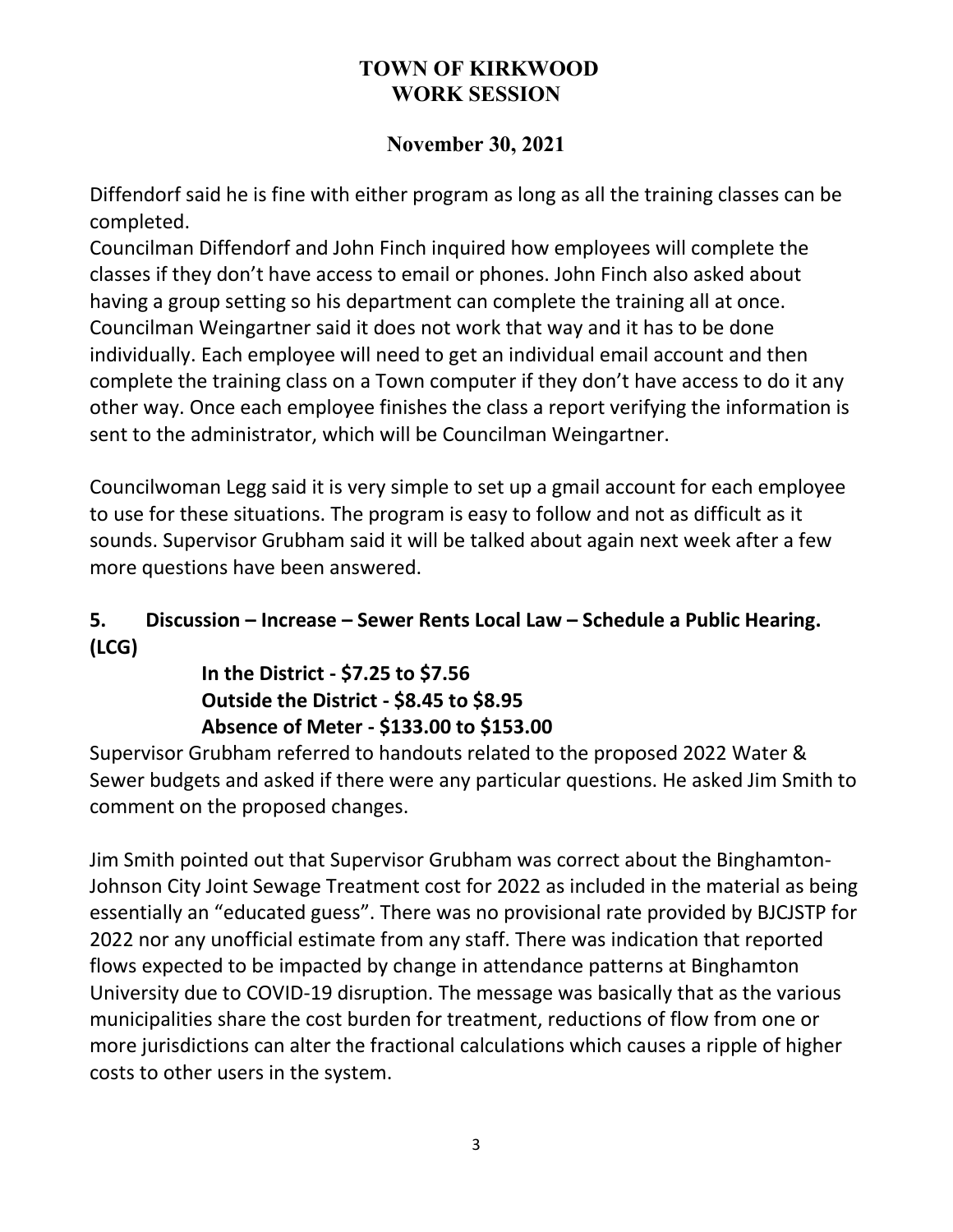### **November 30, 2021**

The 2022 sewer budget estimated \$2.3 million of costs accordingly versus \$2.0 million for 2021 which will be re-visited next year when BJCJSTP completes their accounting of actual costs and flows versus those utilized in the provision billing for 2021.

Jim Smith further pointed out that despite the Town raising sewer rent rates again on January 1, 2022 the proposed \$7.56 per 100 cubic foot rate is still less that the \$7.7902 we are currently being charged. As the Town utilizes sewer rent fund balance to cover the difference, we will need to eventually have more direct parity with rates being charged. The Town targets roughly six months of sewer rent reserves since we pay their quarterly provisional bills at generally the beginning of each calendar quarter while we bill our Town customers in arrears for every four months ending April 30, August 31, and December 31.

The non-metered customers also pay at increased levels and average daily gallon usage is considered based on date provided by BJCJSTP.

Councilman Shafer commented that BJCJSTP should be mandated to have rates available by budget time. He praised Jim Smith for the good work he did on this. **Resolution.**

A public hearing will be held at the December 28, 2021 work session.

**Discussion - TCMF.** Supervisor Grubham mentioned that the Binghamton Johnson City Sewer Board approved the installation of a sewer meter for Triple Cities Metal Finishing. It's the fair way to do it. In the end it will cut their bill down some but in turn it will raise the cost for others.

### **6. Discussion – Pump Replacement at Main Sewer Station. (JAF)**

John Finch requested to buy a new pump for \$11,390 from Pump Service and Supply of Troy, Inc. instead of getting an old pump repaired for \$5,254. He'd like to purchase this new pump under the ARPA stimulus package (not the sewer budget) and have it as a spare since the pumps in use are approximately 15 years old. Eventually John Finch wants to replace all the old pumps. He did inquire with Pump Service and Supply asking if the old pumps had any value, they need to be evaluated and will be in touch. If they can't be sold back to the company then the current pumps will be used until they die